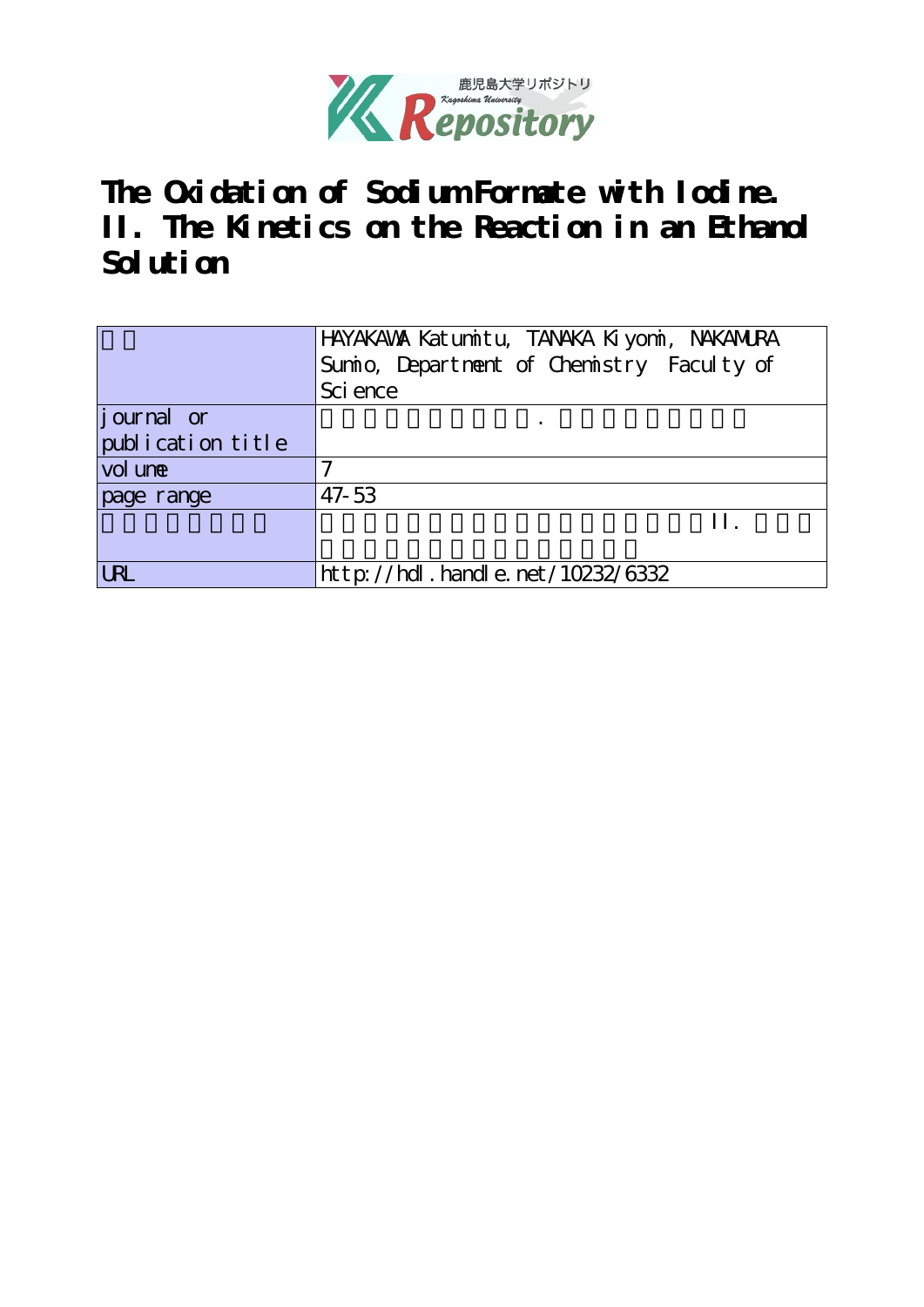**The Oxidation of Sodium Formate with Iodine. II. The Kinetics on the Reaction in an Ethanol Solution**

|                   | HAYAKAWA Katumitu, TANAKA Kiyomi, NAKANURA |  |  |  |  |
|-------------------|--------------------------------------------|--|--|--|--|
|                   | Sumio, Department of Chemistry Faculty of  |  |  |  |  |
|                   | Sci ence                                   |  |  |  |  |
| journal or        |                                            |  |  |  |  |
| publication title |                                            |  |  |  |  |
| vol une           |                                            |  |  |  |  |
| page range        | 47-53                                      |  |  |  |  |
|                   | H                                          |  |  |  |  |
|                   |                                            |  |  |  |  |
| <b>URL</b>        | http://hdl.handle.net/10232/00012459       |  |  |  |  |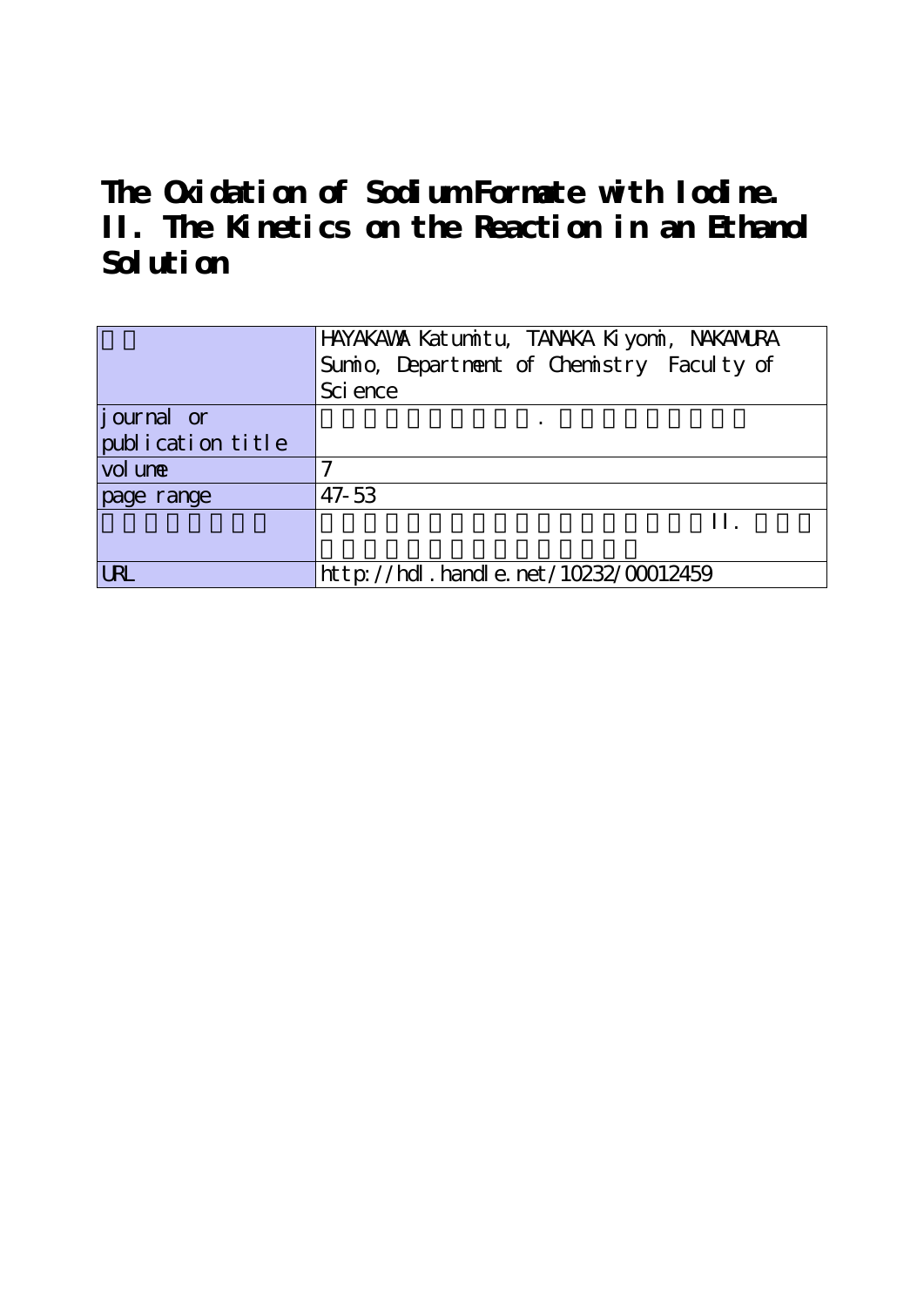Rep. Fac. Sci. Kagoshima Univ., (Math. Phys. Chem.) No. 7, pp. 47-53, 1974

# The Oxidation of Sodium Formate with Iodine. II. The Kinetics on the Reaction in an Ethanol Solution

By

## Katumitu Hayakawa, Kiyomi Tanaka, and Sumio Nakamura

Department of Chemistry, Faculty of Science, Kagoshima University, KoorimotO-l, Kagoshima, 890

(Received September 30, 1974)

The kinetics of the oxidation of sodium formate with iodine was studied in an ethanol solution. The rate equation was obtained as follows:  $-d[I_2]/dt = k''[I_2] [HCOONa]/([KI]+a)$ , where  $k''=0.020$  min<sup>-1</sup> and a=1.26×10<sup>-4</sup>M were obtained as 34.6°C. This rate equation suggested that the reaction between an iodine molecule and a formate ion was the rate determining step. The possible mechanism was given. The equilibrium constant of the reaction,  $I_3 - \frac{1}{\epsilon}I_2 + I^-$ , in an ethanol solution was obtained to be  $0.6 \times 10^{-4}$  M at the room temperature by the spectrophotometric measurements and it was comparable to that obtained by the rate equation  $(1.26\times10^{-4}$  M at 34.6°C) within a usual error by the kinetic measurements.

The kinetic studies of the oxidation of sodium formate with iodine in an aqueous solution clarified that the reaction between an iodine molecule and a formate ion was a rate determining step.<sup>1)</sup> Hiller and Krueger found that the reaction was significantly accelerated by the increase of dimethylsulfoxide in the binary solvent of water and dimethylsulfoxide.<sup>2)</sup> During the course of an investigation of the kinetics of the reaction in the binary solvent of water and alcohol,<sup>3)</sup> it became desirable to clarify the mechanism of the reaction in an alcohol solution.

This work was undertaken to determine the rate equation of the reaction and to obtain the information of the mechanism of the reaction. The equilibrium between iodine and triiodide was also discussed on the basis of the spectrophotometric measurements in an ethanol solution.

## Experimental

Materials. Iodine, potassium iodide, and sodium formate (all GK) were obtained commercially. Iodine was purified by sublimation of a mixture of iodine and potassium iodide.4) The purified iodine was dried for a day in a desiccator and was used. The iodine solution was prepared by dissolving a weighed quantity of the purified iodine in ethanol. Potassium iodide and sodium formate were used after drying at 120  $\degree$ C for 12 hours. Ethanol (Super special grade) obtained from Wako Junyaku Co. was used without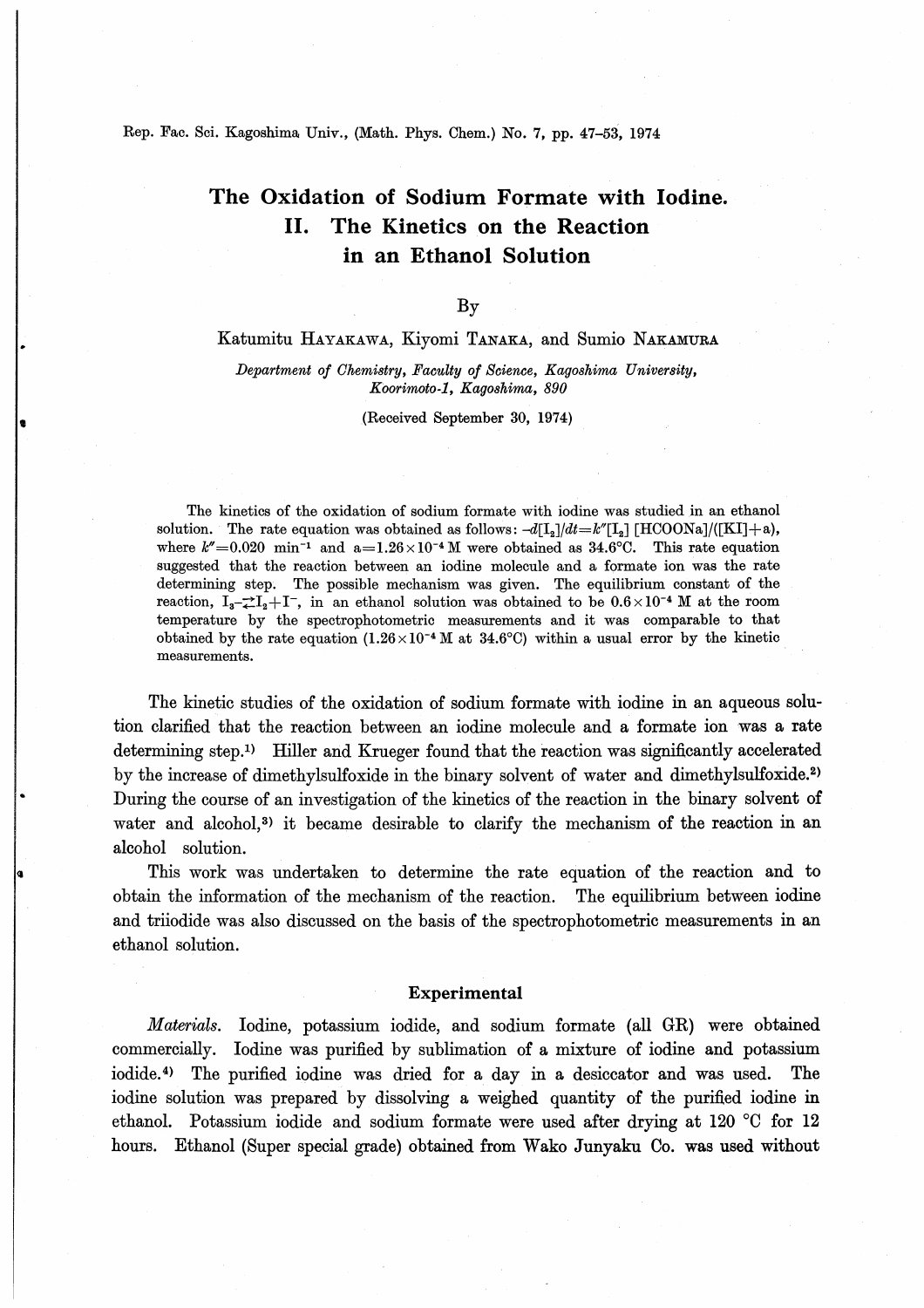further purification.

Measurements. Spectra were measured using a Shimadzu SV-50 spectrophotometer. The reaction was followed by measuring the optical density at 360 nm using a Hitachi 101 spectrophotometer with a thermostated optical cell (10 mm). The optical density at 360 nm was proportional to the concentration of iodine in the presence of 5 mM potassium iodide. In all kinetic runs, potassium iodide and sodium formate were present in excess sufficient to eliminate a perturbation due to the iodide ion produced and the formate ion decomposed during the reaction.

#### **Results and Discussions**

Spectra of the Ethanol Solution of Iodine. The ethanol solution of various concentrations of iodine gives the spectra as shown in Fig. 1 in the presence of 5 mM KI. The peak of iodine molecule at 447 nm was not observed. The optical density at 360 nm,  $D_{360}$  is proportional to the concentration of iodine as shown in Fig. 2.

The optical density at 360 nm increased with the increase in potassium iodide at a constant concentration of iodine, but it was not proportional to the concentration of the iodide. Assuming that the increase in  $D_{360}$  with the iodide is owed to the following equilibrium,

$$
I_2 + I^- \rightleftarrows I_3 \tag{1}
$$

the apparent molar extinction coefficient of the solution,  $\bar{\varepsilon}$ , is given by Eq. (2):

$$
\bar{\varepsilon} = D_{360}/C_{I_2} = (\varepsilon_0 + \varepsilon_1 K_1 C_{I} - )/(1 + K_1 C_{I} - )
$$
  
=  $\varepsilon_1 + (\varepsilon_0 - \varepsilon_1)/(1 + K_1 C_{I} - )$ , (2)

where  $\varepsilon_0$  and  $\varepsilon_1$  are the molar extinction coefficients of the iodine molecule and the triiodide



Fig. 1. Absorption spectra of the ethanol solution of iodine with 5.2 mM KI. Iodine: 1. 4.5, 2. 3.5, 3. 2.5, 4. 2.0, 5.  $0.8 \times 10^{-5}$  M.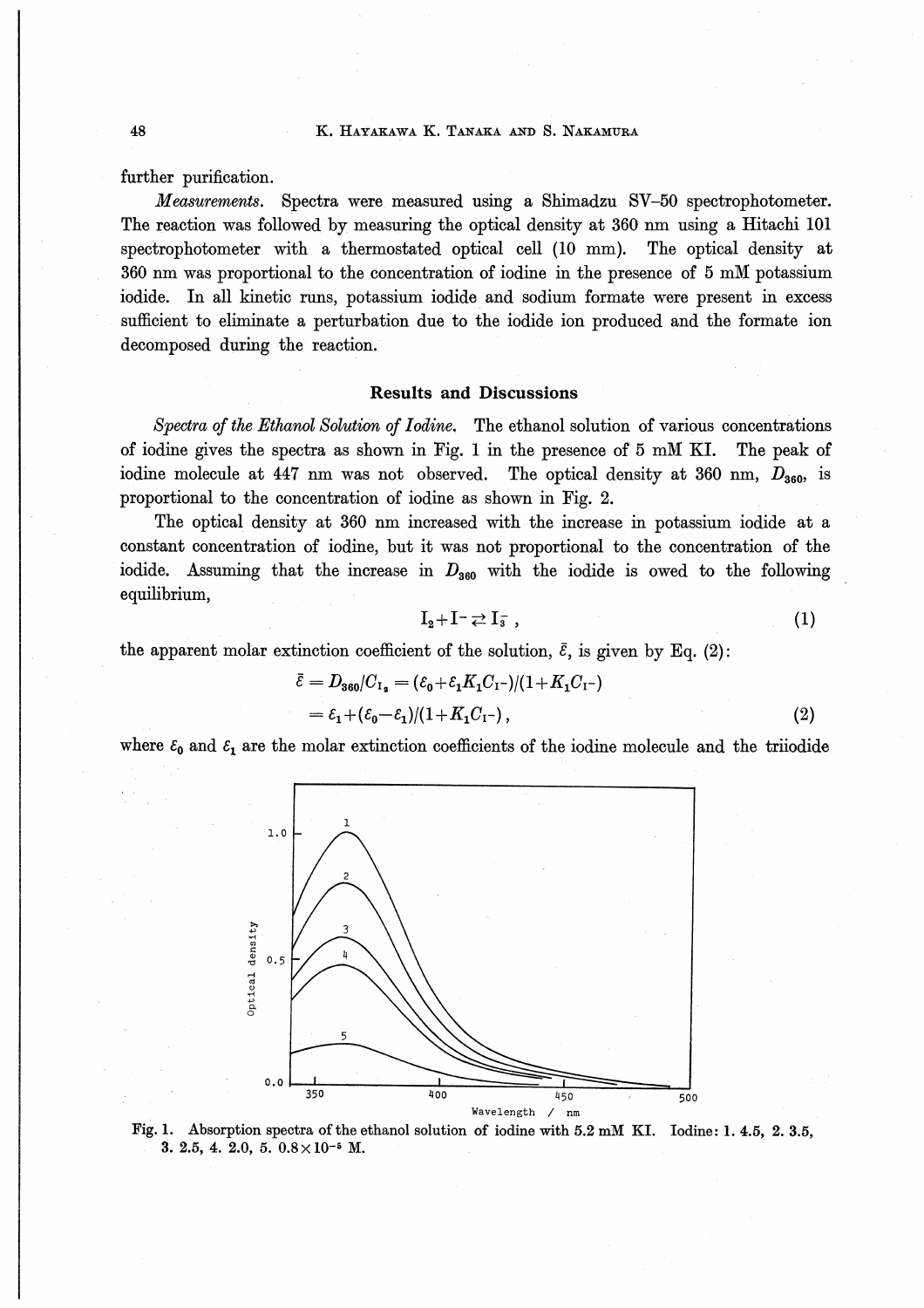

Fig. 2. Dependence of the optical density at 360 nm on the concentration of iodine with 5.2 mM KI at the room temperature.

ion respectively,  $C_{I_2}$  and  $C_{I}$  are the gross concentration of iodine and iodide respectively, and  $K_1$  is the equilibrium constant of the reaction (1). On the basis of Eq. (2), the normalized curves of  $y=p/(1+x)$ , which are the plots of y vs. log x, could be plotted with various values of p. When the plot of  $\bar{\varepsilon}$  vs. log  $C_{-1}$  was compared with the normalized curves, the values of  $K_1$ ,  $\varepsilon_0$ , and  $\varepsilon_1$  could be obtained to be  $1.67\times10^4$  M<sup>-1</sup>, 0.34 $\times10^4$  M<sup>-1</sup>cm<sup>-1</sup>, and 1.94  $\times10^4$  M<sup>-1</sup>cm<sup>-1</sup> respectively at the room temperature (The curve-fitting method<sup>5,6</sup>). The experimental data of  $\bar{\varepsilon}$  agree with the curve calculated by use of the values of  $K_1$ ,  $\varepsilon_0$ , and  $\varepsilon_1$ as shown in Fig. 3. The agreement proved that the increase in  $D_{360}$  with the iodide was based on the increase of triiodide ion.

Kinetics. When the ethanol solution of the mixture of iodine and potassium iodide was stand for 25 hours, the optical density of the solution increased only a little intensity (below 0.05 0.D.). The change was too late to compare the rate of the reaction of iodine with sodium formate and its effect could be neglected.

As a plot of log  $D_{360}$  vs. time gave a straight line, it was found that the reaction was the first-order reaction in iodine. The apparent first-order rate constants,  $k'$ , are given in Table 1 at various concentrations of iodine. That the rate constant was independent on the initial concentration of iodine supported that the reaction was the first-order reaction in iodine.

At various concentrations of sodium formate, good first-order rate plots were obtained. At the low concentration of the formate below 0.5 mM, the plots, however, curved in the final step of the reaction. It was considered to be owed to the decrease of the formate by the reaction. The apparent first-order rate constants are given in Table 2. As a plot of log k' vs. log [HCOONa] gives a straight line with a slope of 1 as shown in Fig. 4, the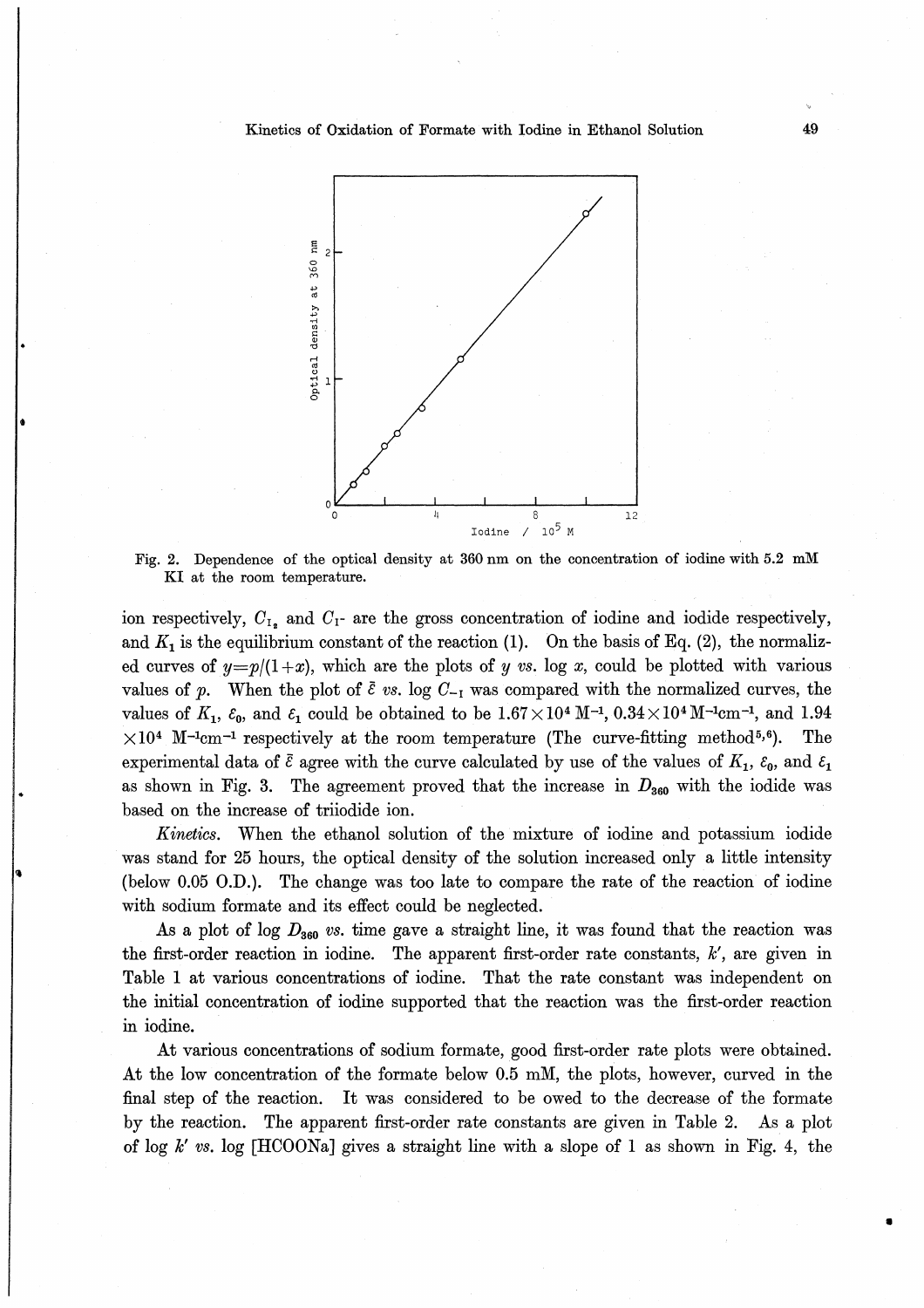K. HAYAKAWA K. TANAKA AND S. NAKAMURA



Fig. 3. Plot of the apparent extinction coefficient vs. log [KI]. The solid line is the cruve calculated by use of the values of  $K_1=1.67\times10^{-4}$  M,  $\varepsilon_0=0.34\times10^4$  M<sup>-1</sup>cm<sup>-1</sup>, and  $\varepsilon_0-\varepsilon_1=-1.6\times10^4$  M<sup>-1</sup>cm<sup>-1</sup> in Eq.  $(2)$ .

TABLE 1. THE APPARENT FIRST-ORDER RATE CONSTANTS AT VARIOUS CONCENTRATIONS OF IODINE

| Iodine $(10^5 \text{ M})$ | Rate constant $(10^3 \text{ min}^{-1})$ |  |
|---------------------------|-----------------------------------------|--|
| 10                        | 18.9                                    |  |
| 7.0                       | 20.0                                    |  |
| 5.0                       | 20.4                                    |  |
| 2.0                       | 19.6                                    |  |

(Sodium formate was 5 mM with 5 mM KI at 34.6°C)

TABLE 2. THE APPARENT FIRST-ORDER RATE CONSTANTS AT VARIOUS CONCENTRATIONS OF SODIUM FORMATE

| Formate (mM) | Rate constant $(10^3 \text{ min}^{-1})$ |  |
|--------------|-----------------------------------------|--|
| 6.0          | 21.3                                    |  |
| 5.0          | 19.7                                    |  |
| 4.0          | 15.4                                    |  |
| 2.0          | 7.81                                    |  |
| 1.0          | 3.64                                    |  |
| 0.5          | 2.00                                    |  |
| 0.2          | 0.79                                    |  |
|              |                                         |  |

(Iodine was  $0.05$  mM with 5 mM KI at 34.6°C)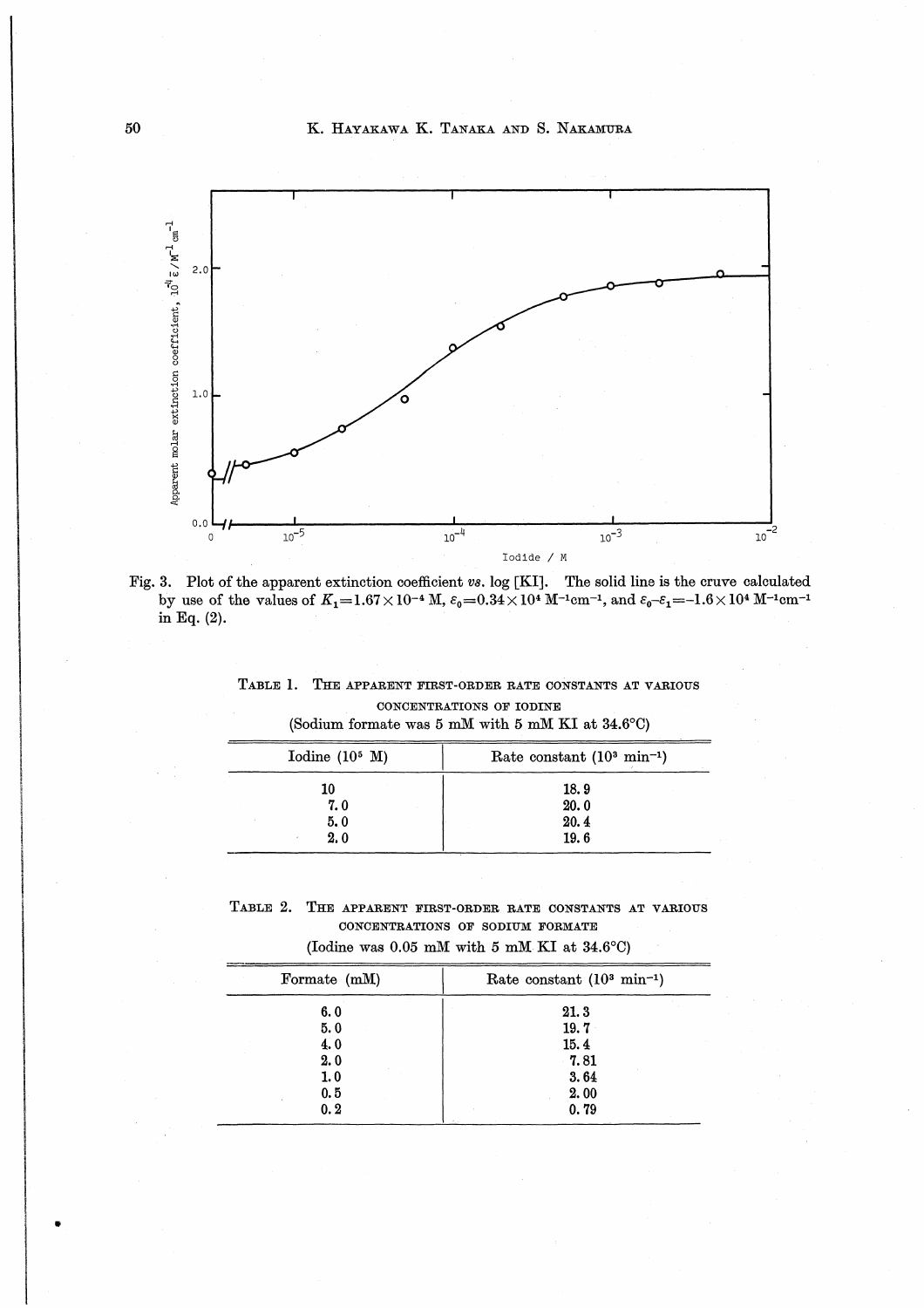reaction was found to be the first-order reaction in formate.

At various concentrations of potassium iodide above 0.2 mM, good first-order rate plots were obtained. A plot of log  $k'$  vs. log [KI] is shown in Fg. 5. At the high concentration of the iodide above 1 mM, the plot gave a straight line with a slope of -1, but the plot curved at the lower concentration of the iodide. From this result, the relationship



Fig. 4. Dependence of the apparent first-order rate constant on the concentration of sodium formate with ca.  $5 \times 10^{-5}$  M I<sub>2</sub> and 5 mM KI at 34.6 °C.



Fig. 5. Dependence of the apparent first-order rate constant on the concentration of potassium iodide with ca.  $5 \times 10^{-5}$  M I<sub>2</sub> and 5 mM HCOONa at 34.6 °C. The solid line is the straight line with a slope of  $-1$ .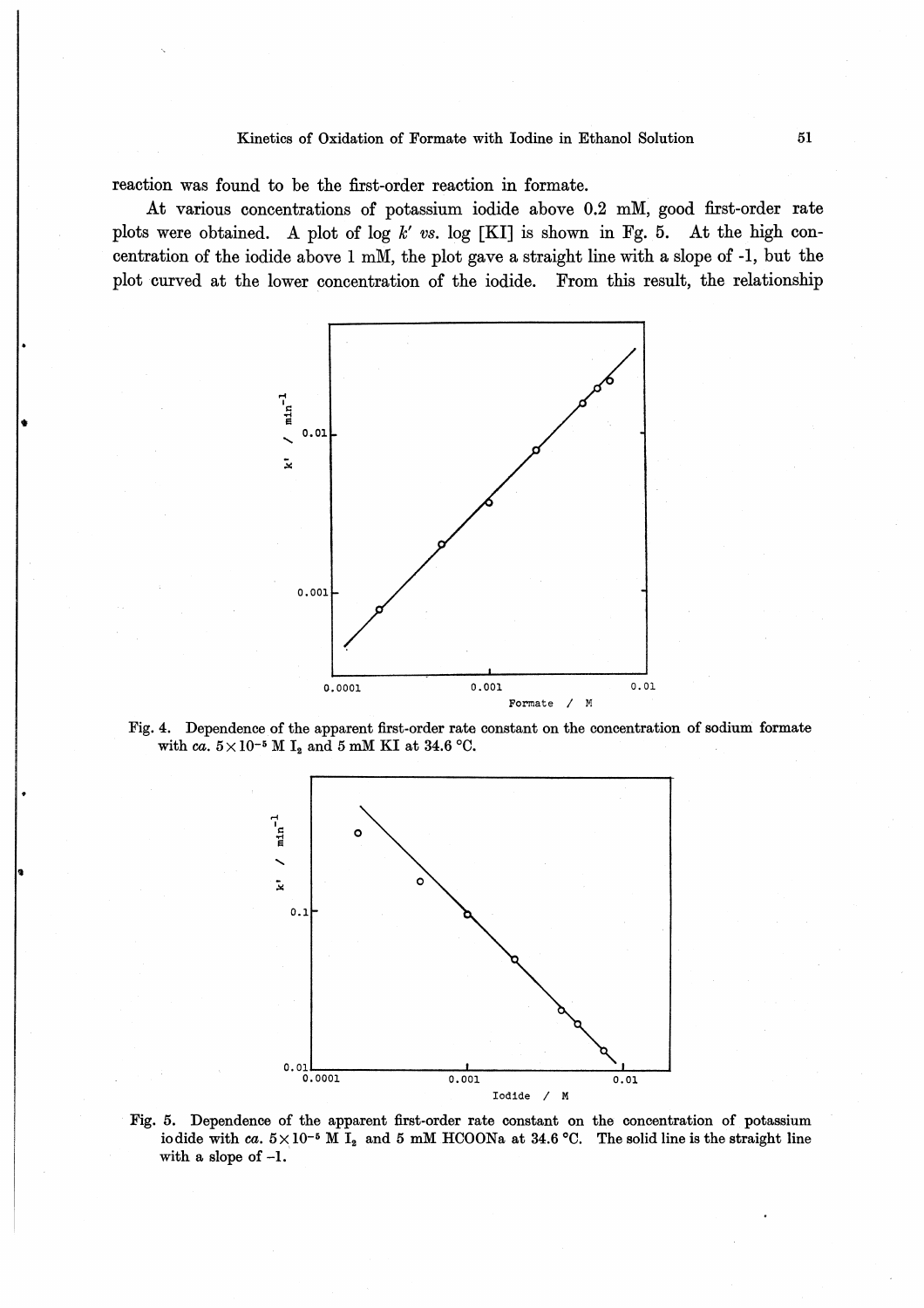

Fig. 6. Dependence of the reciprocal of the rate constant on the concentration of the iodide with ca.  $5\times10^{-5}$  M I<sub>2</sub> and 5 mM HCOONa at 34.6 °C. The solid line is indicated by the equation  $1/k' = 9.76 \times 10^{3}[1^{-}] + 1.23.$ 

represented by Eq.  $(3)$  was assumed:

$$
k' = b/([KI]+a)
$$
 or  $1/k' = [KI]/b + a/b$ , (3)

where a and b are constant. The plot of  $1/k'$  vs. [KI] gives a straight line as shown in Fig. 6. The constants, a and b, were obtained to be  $1.26 \times 10^{-4}$  M and  $1.02 \times 10^{-4}$  M min<sup>-1</sup> respectively.

From the previous results, the rate equation was obtained as follows :

$$
-d[\mathbf{I}_2]/dt = k''[\mathbf{I}_2][\text{HCOONa}]/([\text{KI}] + a), \qquad (4)
$$

where  $k''=0.020$  min<sup>-1</sup> and  $a=1.26\times10^{-4}$  M.

On the basis of this rate equation, the following mechanism was proposed in analogy with the reaction in an aqueous solution: $<sup>1</sup>$ )</sup>

さみに。

$$
I_{\overline{s}} \rightleftarrows I_2 + I^- \qquad \qquad K_{-1} \qquad \qquad (5)
$$

$$
I_2 + \text{HCOO}^- \rightarrow \text{CO}_2 + \text{HI} + \text{I}^- \qquad k \tag{6}
$$

Assuming that the reaction (6) is the rate determining step and applying the preliminary equilibrium treatment to the reaction  $(5)$ , the following rate equation is obtained:

$$
-d[\mathbf{I}_2]/dt = kK_{-1}[\mathbf{I}_2] [\text{HCOO}^-]/([\mathbf{I}^-] + K_{-1}) \tag{7}
$$

where  $K_{-1}$  is the equilibrium constant of the reaction (5) and it equals to  $1/K$ . The comparison of Eq. (7) with Eq. (4) indicated that  $K_{-1}=1.26\times10^{-4}$  M  $(K_{1}=0.79\times10^{4}$  M<sup>-1</sup>).

The equilibrium constant of the reaction (1) obtained by the spectrophotometric measurements  $(1.67 \times 10^4 \text{ M}^{-1})$  is larger by a factor of 2 than that obtained by the kinetic measurements, but the difference is within the usual difference by the kinetic measurements. This fact supported the mechanism supposed in Eqs. (5) and (6).

The rate constant of the reaction  $(6)$  and the equilibrium constant of the reaction  $(5)$ ,  $k$  and  $K_{-1}$ , are compared with those obtained in an aqueous solution in Table 4. The